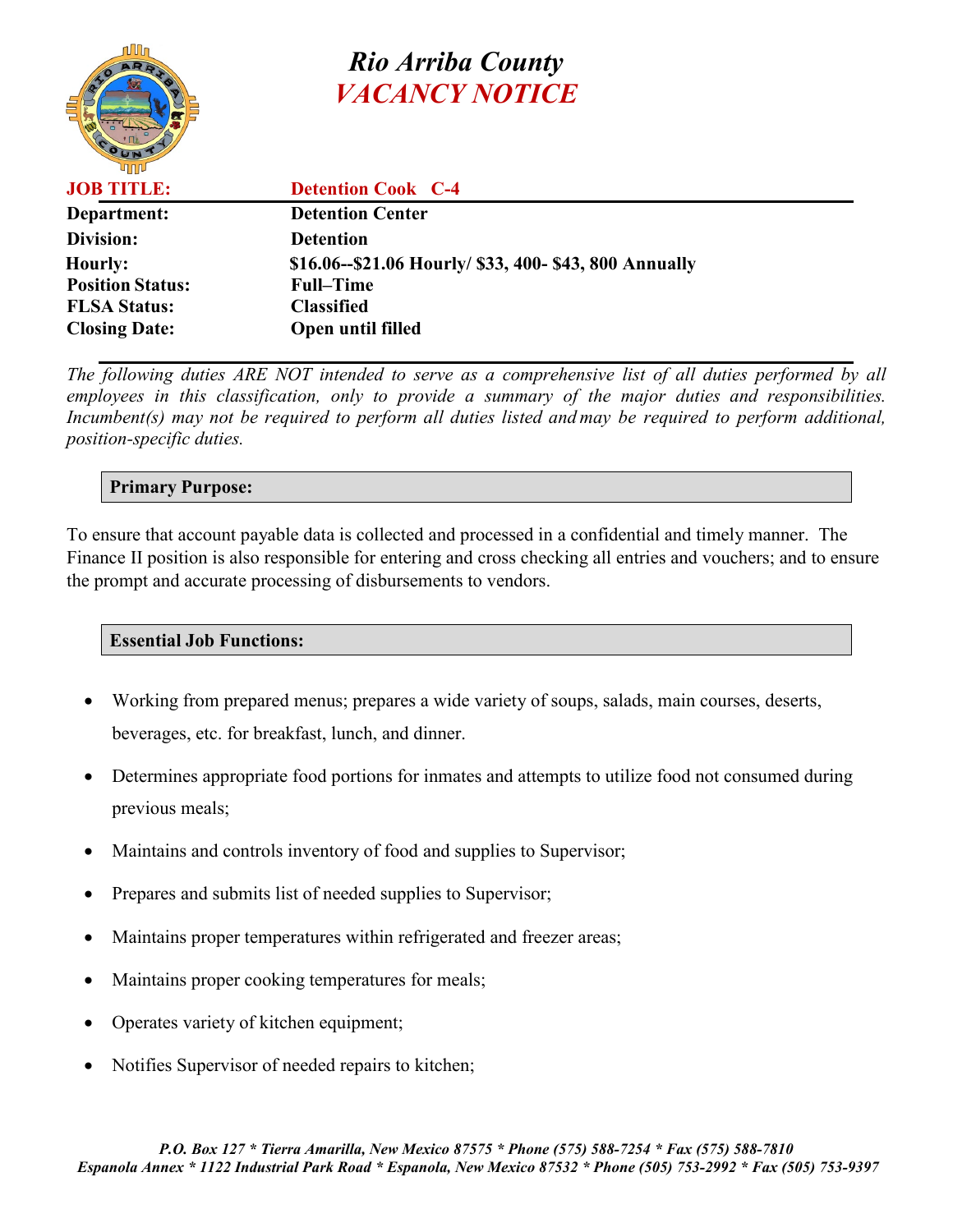- Provides basic maintenance to all kitchen equipment and maintains equipment in clean and safe conditions in order to meet state inspection requirements;
- Maintains cleanliness of all kitchen surfaces in order to meet state inspection criteria;
- Supervises inmates (where applicable) assisting in kitchen;
- Ensures the proper use of all kitchen utensils and equipment;
- Performs and presents studies and informational presentations. May present to the County Commission and/or County management.
- Maintains confidentiality of all privileged information.
- Contributes to a team effort.
- Performs other duties as assigned or required.

### **Knowledge / Skills:**

- Knowledge of arithmetic in order to properly prepare menus, take measurements, and operates kitchen equipment.
- Experience in inventory control is preferred.
- Ability to understand and communicate in English.
- Ability to understand and communicate in Spanish is preferred.
- Ability to work with the equipment, tools, and materials used in commercial kitchens.
- Ability to handle multiple tasks and meet deadlines.
- Excellent written and verbal communication skills
- Knowledge of methods used to tactfully deal with the public;
- Ability to handle confidential information;
- Ability to read, write, communicate orally, listen, follow, and give verbal and/or written directions in English;
- Principles and practices of effective time management
- Must be a self-motivated and goal oriented individual;
- Ability to make decisions using sound judgment and reasoning ability;
- Ability to multi-task and adjust priorities rapidly; work under stressful conditions, situations, and personalities;
- Ability to work either independently or collaboratively as needed
- Strong communication and organizational skills

### **Minimum Qualifications**

High School Diploma or GED certificate;

Valid New Mexico Driver's License with an acceptable driving record;